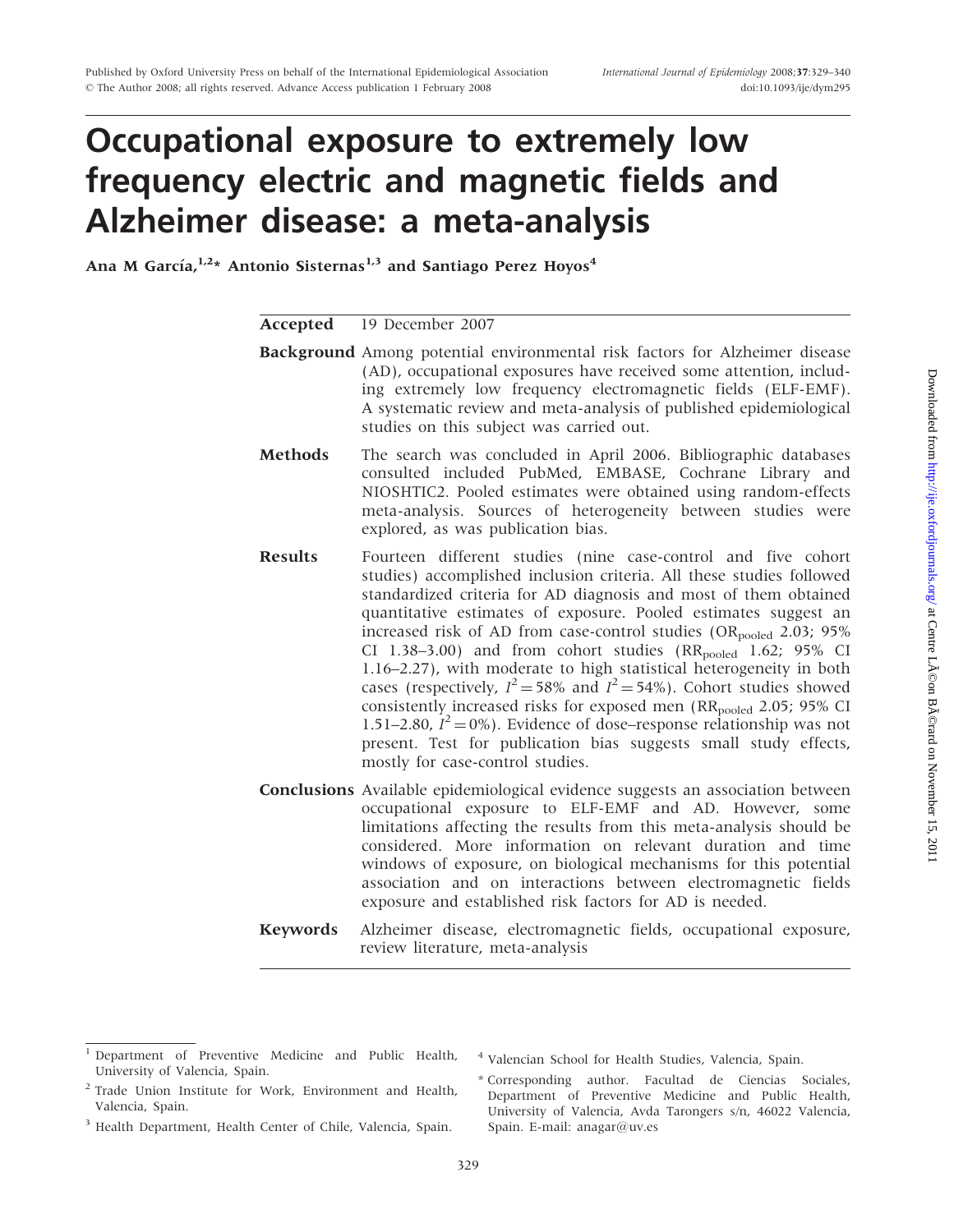## Introduction

Alzheimer disease (AD) is the predominant type of dementia and a major cause of disability in elderly people. Despite the high frequency of AD and its major impact on patients, their families and the society, treatment is highly limited and preventable causes of AD are mostly unknown. The best established risk factors identified so far are age, familial aggregation, isoform  $\varepsilon$ 4 of apolipoprotein E gene (APOE\*4), autosomal-dominant mutations in hereditary AD and Down syndrome. Substantial controversy remains regarding other genetic and environmental factors.1–4 As a consequence, opportunities for AD prevention remain highly limited.<sup>5,6</sup>

Among potential environmental risk factors of AD, occupational exposures have received some attention. The most widely studied occupational agents have been aluminium, solvents, pesticides, lead and electromagnetic fields (EMF). Again, available evidence about the association of occupational exposures with AD is in general inconsistent. In a review on this subject including epidemiological studies published up to June  $2003$ , pesticides were the agents for which there was more consistent evidence of association, but neither conclusive.

Occupational exposure to EMF has received in the previous years increased attention as a potential risk factor for different long-term health effects, including dementia and AD. Forms of electromagnetic energy, ordered in decreasing frequency measured in hertz (Hz), include gamma rays, X-rays, ultraviolet radiation, visible light, infrared radiation, microwaves, radiofrequencies, very low frequencies and extremely low frequencies fields. Most of the epidemiological research on occupational exposure to non-ionizing electromagnetic fields and long-term effects on health has focused on workers exposed to extremely low frequency electric and magnetic fields (ELF-EMF), with frequencies ranging between 3 and 3000 Hz, and primarily on workers with occupational exposure to power-frequency fields (50–60 Hz). Occupations with typical exposures to ELF-EMF include electric power installers and repairers, power plant operators, electricians, electrical and electronic equipment repairers, telephone line technicians, installers and repairers and workers operating electrical equipments such as welders, carpenters or machinists. Exposure levels for these different occupations are usually measured according to the level of the magnetic field created in units of Gauss (mG; 1 Gauss  $= 1000 \,\mathrm{mG}$ ) or Tesla ( $\mu$ T;  $0.1 \mu T = 1 \text{ mG}$ . Even though sources of ELF-EMF produce both electric (measured in volts per meter, V/m) and magnetic fields, research has mostly focused on potential health effects of magnetic field exposure, because some seminal epidemiological studies reported increased cancer risk associated with estimates of magnetic field exposure and because many of the studies examining biological effects of electric fields were essentially negative.<sup>8</sup>

Research on long-term effects of ELF-EMF has mostly focused on childhood and adult cancer.<sup>9</sup> For other non-cancer endpoints, epidemiological research has been much scarcer. For neurodegenerative diseases, a pioneer study in  $1995^{10}$  reported an association between working in occupations with probable medium or high exposure to ELF-EMF and sporadic AD. Since then, some epidemiological research has focused on this association and a number of studies with additional evidence have been produced.

In this report published epidemiological studies on the association between occupational exposure to ELF-EMF and AD are systematically and critically reviewed.

# Methods

The aim was to locate published epidemiological studies on the association between occupational exposure to ELF-EMF and AD. The search was concluded in April 2006, and no limits for publication year were introduced. In vivo or in vitro experimental studies were excluded. Studies published in languages other than English and Spanish were excluded. Studies not specifically evaluating the risk for occupational exposure to ELF-EMF (e.g. studies assessing the risk of AD for the whole range of different occupations or job titles in a series) were also excluded, as were studies focusing on the risk for dementia as a whole, without specific results for AD.

International bibliographic databases consulted were PubMed, EMBASE, The Cochrane Library and NIOSHTIC2. Spanish databases IME, Teseo, CIS, CSIC and the Spanish Virtual Library in Health Sciences were also reviewed. Key words used for the search were 'Alzheimer's disease' and 'electromagnetic fields'. Web searcher *Google* was also used with the same key words. Institutional information sources (the National Institute of Environmental Health Sciences, the National Academy of Sciences, the World Health Organization, the International Agency for Research on Cancer and the International Commission on Non-Ionizing Radiation Protection) were also consulted. Bibliographic references in all these sources were reviewed, as were the references in the relevant papers located in the search. No attempt was undertaken to retrieve unpublished studies.

Summary risk estimates were obtained using random-effects meta-analysis. Statistical heterogeneity was assessed through Cochran's Q-test and  $I^2$ statistic, which describes the percentage of total variation across studies that is attributable to statistical heterogeneity rather than to chance.<sup>11</sup>  $I^2$  values of 25, 50 and 75% correspond to low, moderate and high between-study statistical heterogeneity. A priori established study characteristics that might account for between-studies heterogeneity were study design (case-control vs cohort), sex of participants, criteria for AD diagnosis and cut-off points for exposure levels, and subgroup analyses were performed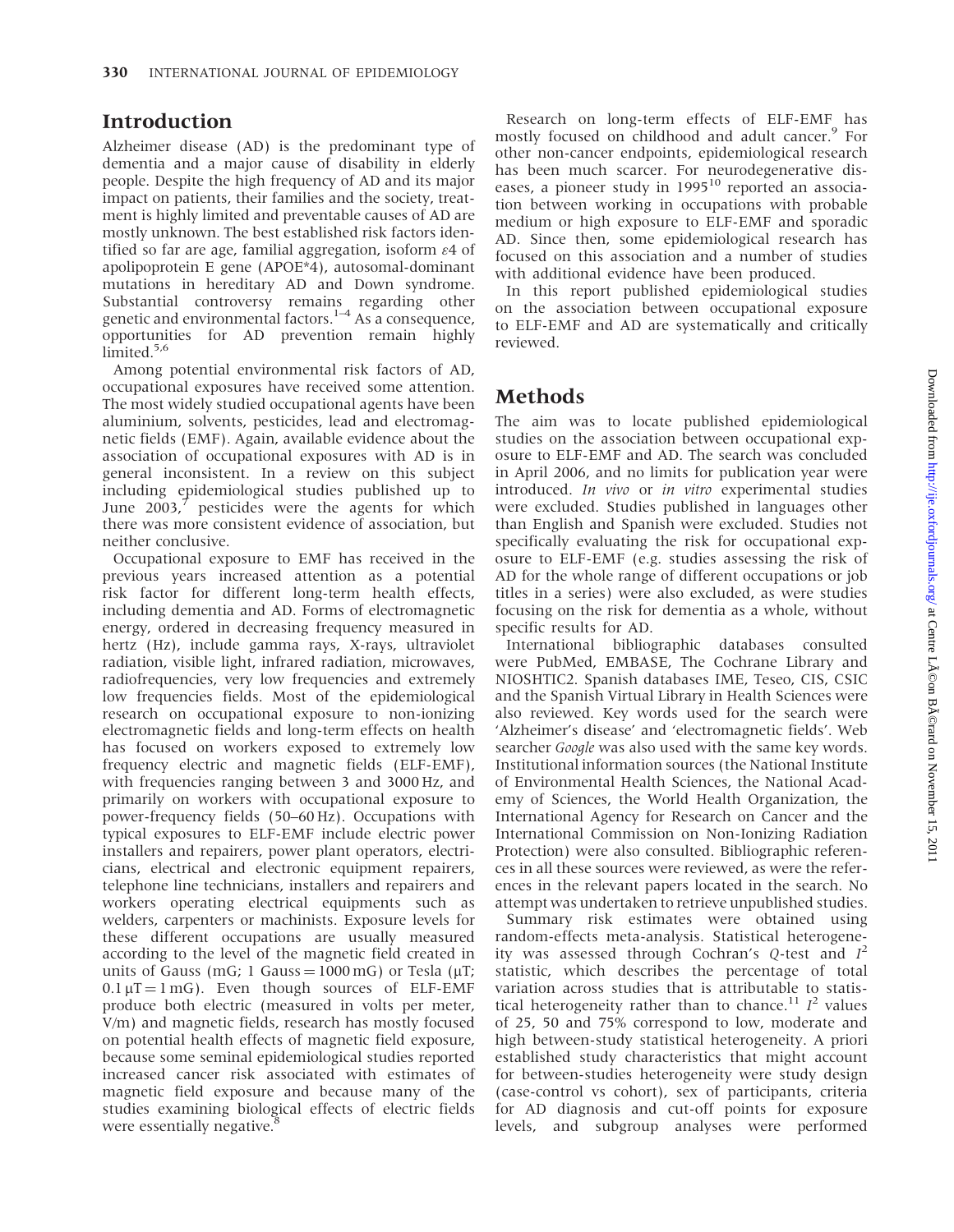

Figure 1 Identification of eligible epidemiological studies on occupational exposure to extremely low frequency electric and magnetic fields (ELF-EMF) and Alzheimer disease (AD), last updated in April 2006. <sup>a</sup>One of the reports includes results from three different series of cases and controls

stratifying by these characteristics. Univariable random-effects meta-regression models were also used to examine whether these characteristics statistically affected effect sizes. Publication bias was assessed using Egger's regression asymmetry test.<sup>12</sup> All analyses were conducted with Stata v.9 using the meta, metareg and metabias series of commands.

## Results

Figure 1 summarizes the process of identifying eligible epidemiological studies. Finally, 14 different studies (published in 12 different papers,  $10,13-23$  as the first paper by Sobel et al.<sup>10</sup> includes three different series of cases and controls) met inclusion criteria.

Table 1 shows the characteristics of the studies included for review. The papers were published between 1995 and 2004, although time periods for the ascertainment of the cases included in the studies range from 1977 to 1978 in a case-control series in Finland<sup>10</sup> up to 1996 for three of the more recent studies.<sup>19,20,23</sup> Six of the studies were carried out in USA, seven studies were carried out in Northern Europe countries (Sweden, Finland and Denmark) and one was carried out in Turkey. The number of AD cases included in these studies ranges from 30 in a Danish cohort study<sup>18</sup> up to 2000 in a large Swedish cohort. $^{22}$  Seven of the studies include less than 100 cases of AD. All the studies but three have data for both sexes, but in the papers results are not always presented differentially for males and females. Nine case-control studies and five cohort studies are included. For AD diagnosis, five of the studies (two case-control and three cohort studies) used information collected in death certificates and nine studies used data from clinical examination of subjects as registered in routine medical records or ad hoc registries. Most of the studies applied NINCDS-ADRDA criteria or ICD-8 or ICD-9 criteria for AD diagnosis (respectively,  $n = 5$  and  $n = 6$ ). Exposure assessment was based on occupational history collected through personal interviews  $(n=7)$  or in routine registries (including death certificates, occupational records and clinical records,  $n = 7$ ). Exposure categories are established according to job titles alone  $(n = 1)$ , job titles combined with expert's assessment of level of exposure  $(n = 6)$  or job exposure matrices  $(n = 6)$ , and sample workplace measurements  $(n = 1)$ . All the studies but one<sup>15</sup> use quantitative estimates of exposure, always presented in  $\mu$ T (intensity of magnetic fields). All the estimates in the table are adjusted by several confounding variables, with the only exceptions of the odds ratio for men in the first series of case-control studies reported by Sobel et al.<sup>10</sup> and the relative risk for women in the Danish cohort study.<sup>18</sup> In general, unadjusted estimates reported in the revised papers did not differ substantially from these adjusted estimates (data not shown), suggesting a weak effect of confounding from variables considered for adjustment.

Meta-analysis of all the estimates included in Table 1 showed substantial statistical heterogeneity between studies ( $P = 0.001$ ,  $I^2$  100%), and statistical pooling of all these individual estimates was not felt justified. Moderate heterogeneity was still present when all case-control ( $p = 0.004$ ,  $\hat{I}^2 = 58\%$ ) and cohort studies ( $p = 0.016$ ,  $I^2 = 54\%$ ) were differentially analysed (Figure 2). Sources of heterogeneity were further explored through subgroup analysis according to previously established characteristics of the studies (Table 2). Pooled estimates for case-control studies according to selected study characteristics suggest increased risks, mostly with low to moderate heterogeneity. Analyses restricted to women, studies based on death certificates and studies establishing cut off point for exposure at  $\geq 0.2 \mu T$  did not show evidence of heterogeneity  $(I^2=0\%)$ , but most of these estimates are based on a relatively low number of studies. As regards cohort studies, pooled estimates generally show increased risks too. Evidence of moderate to high heterogeneity is still present, except for estimates for men and in the two higher levels of exposure  $(I^2 = 0\%)$ , although risk is only clearly increased for the medium cut off point for level of exposure  $(20.5 \mu T)$  and no evidence of dose–response relationship is observed. When we undertook meta-regression to explore the impact of our a priori sources of heterogeneity (Table 2), we found no effect of study design (case-control vs cohort studies,  $P = 0.330$ ). Meta-regression analysis for type of examination for AD diagnosis (clinical vs based on death certificates) showed a consistent interaction effect on reported associations, while exposure level had no effect. Sex only showed an interaction effect on reported associations in cohort studies.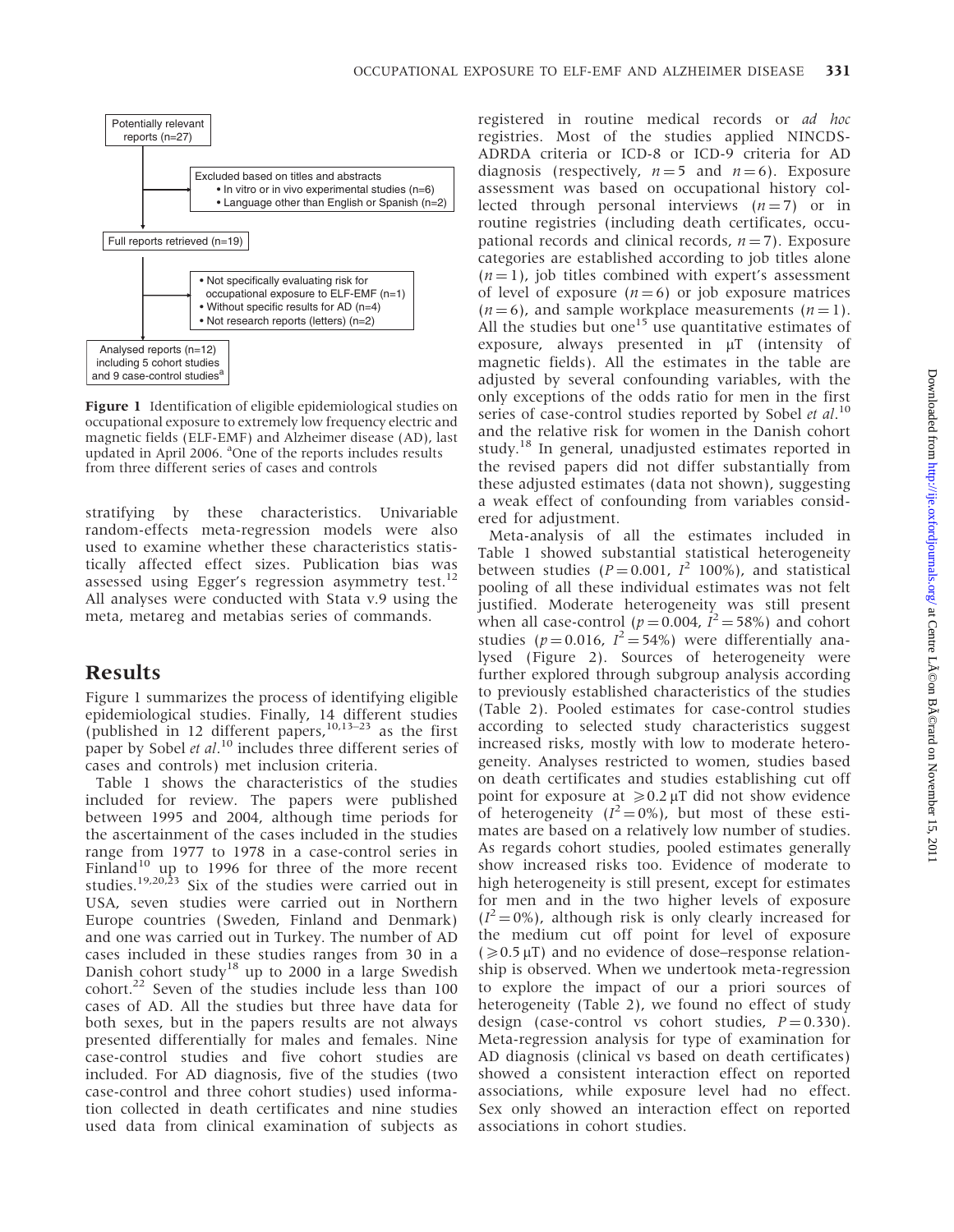| First<br>author,<br>year of<br>publication<br>[reference]<br>(country) | <b>Time</b><br>period  | Design       | <b>Number</b><br>of cases | Disease <sup>a</sup> : source,<br>assessment,<br>criteria                                            | Exposure: source,<br>assessment, criteria                                                                                                                                                             | Confounding<br>variables <sup>b</sup>                     | Main results <sup>c</sup><br>Males                     | Females             |
|------------------------------------------------------------------------|------------------------|--------------|---------------------------|------------------------------------------------------------------------------------------------------|-------------------------------------------------------------------------------------------------------------------------------------------------------------------------------------------------------|-----------------------------------------------------------|--------------------------------------------------------|---------------------|
| Sobel,<br>$1995^{10}$<br>Series #1<br>(Finland)                        | 1982-85                | Case-control | 53                        | Medical records<br>$\bullet$<br>Clinical examina-<br>$\bullet$<br>tion<br>NINCDS-ADRDA               | • Occupational history<br>(interview)<br>Industrial hygienist<br>$\bullet$<br>assessment<br>Job titles $+$ environ-<br>mental measurements<br>Magnetic field levels<br>$($ $\geqslant$ 0.2 $\mu$ T)   | Age at onset<br>Age at<br>diagnosis<br>(Sex)<br>Education | 0.7 $(0.1-8.9)^e$                                      | $10.2$ $(1.1-95.3)$ |
| Sobel,<br>$1995^{10}$<br>Series #2<br>(Finland)                        | 1977-78                | Case-control | 198                       | Medical records<br>Clinical examina-<br>tion<br>NINCDS-ADRDA                                         | • Occupational history<br>(interview)<br>• Industrial hygienist<br>assessment<br>Job titles + environ-<br>mental measurements<br>Magnetic field levels<br>$($ $\geqslant$ 0.2 $\mu$ T)                | Age at<br>diagnosis<br>(Sex)<br>Social class              | $2.7(0.7-9.8)$                                         | $3.5(1.3-9.6)$      |
| Sobel,<br>$1995^{10}$<br>Series #3<br>(USA)                            | 1982-83                | Case-control | 136                       | Medical records<br>Clinical examina-<br>tion<br>Criteria of Roth                                     | • Occupational history<br>(interview)<br>• Industrial hygienist<br>assessment<br>Job titles $+$ environ-<br>mental measurements<br>Magnetic field levels<br>$\bullet$<br>$($ $\geqslant$ 0.2 $\mu$ T) | (Sex)<br>Education<br>Age at<br>diagnosis                 | $1.7(0.3-10.3)$                                        | $3.7(0.4-33.6)$     |
| Sobel,<br>$1996^{13}$<br>(USA)                                         | <b>Not</b><br>reported | Case-control | 326                       | Medical records<br>Clinical examina-<br>tion<br>NINCDS-ADRDA<br>(excluding possi-<br>ble AD)         | Clinical records<br>$\bullet$<br>Industrial hygienist<br>$\bullet$<br>assessment<br>Job titles $+$ environ-<br>mental measurements<br>• Magnetic field levels<br>$($ $\geqslant$ 0.2 $\mu$ T)         | Age at onset<br>Age at<br>diagnosis<br>Sex<br>Education   | $4.9(1.3-7.9)$                                         | $3.4(0.8-16.0)$     |
| Feychting,<br>$1998^{14}$<br>(Sweden)                                  | 1989-91                | Case-control | 77                        | Follow-up regis-<br>$\bullet$<br>tries<br>Clinical examina-<br>tion<br>NINCDS-ADRDA<br>(probable and | • Occupational history<br>(interview)<br>Job exposure matrix<br>Magnetic field levels<br>$($ $\geqslant$ 0.2 $\mu$ T)<br>• Magnetic field levels                                                      | Age at<br>onset/<br>examination<br>Sex<br>Education       | <b>Both</b><br>2.7 $(0.9-7.8)^t$<br>8.3 $(1.1-62.7)^t$ |                     |

#### **Table 1** Characteristics of epidemiological studies on occupational exposure to ELF-EMF and AD

(  $\geqslant$  0.5  $\mu$ T)

possible AD)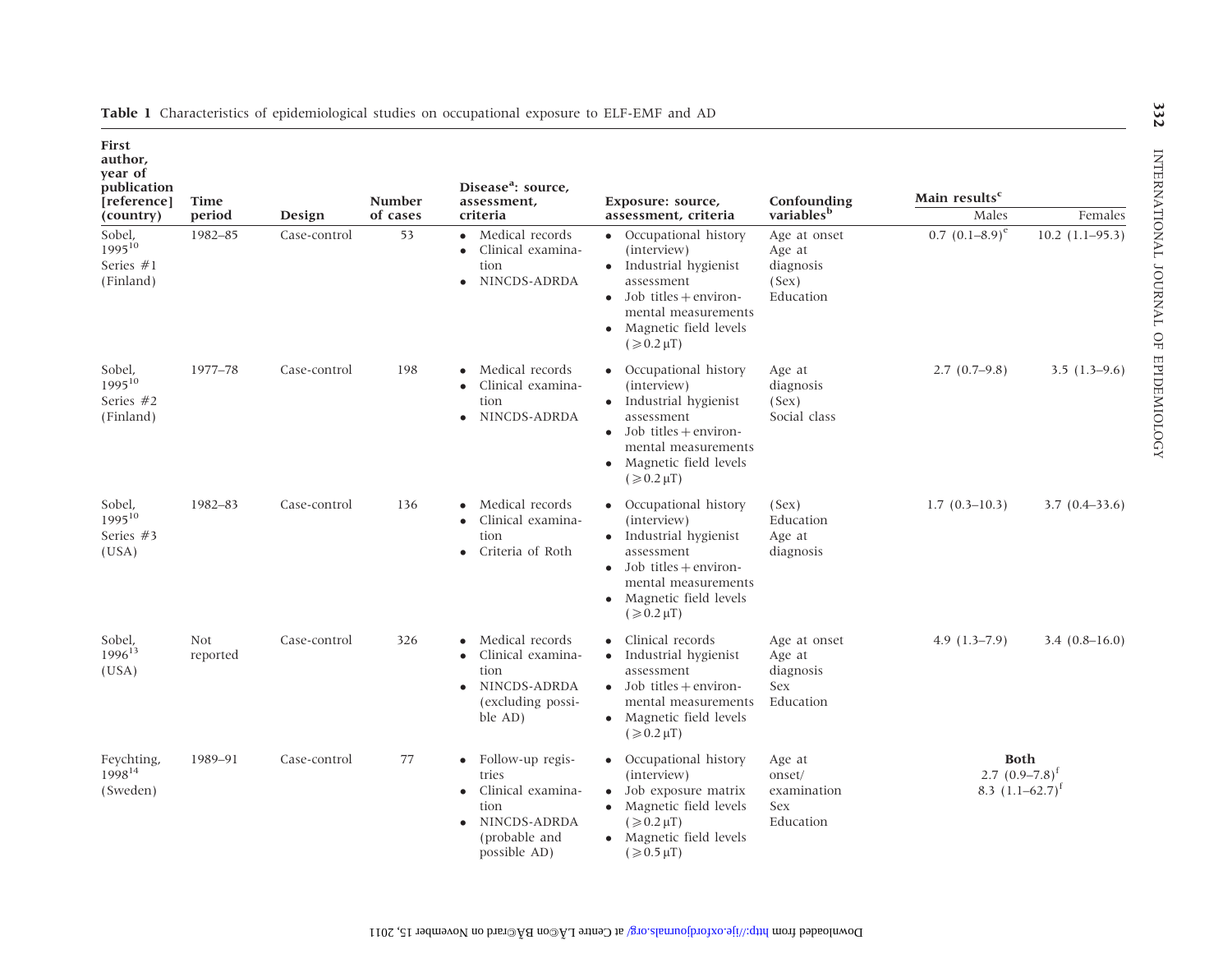| Savitz,<br>1998 <sup>15</sup><br>(USA)      | 1985-91                | Case-control | 256  | Death certificates<br>Underlying cause<br>of death<br>$ICD-9$<br>$\bullet$                                                                 | $\bullet$<br>$\bullet$ | Death certificates<br>Electrical occupations                                                                                                                                 | Age at death<br>Calendar period<br>at death<br>Social class                                                                                                                  | $1.2(1.0-1.4)$   |                                   |
|---------------------------------------------|------------------------|--------------|------|--------------------------------------------------------------------------------------------------------------------------------------------|------------------------|------------------------------------------------------------------------------------------------------------------------------------------------------------------------------|------------------------------------------------------------------------------------------------------------------------------------------------------------------------------|------------------|-----------------------------------|
| Savitz,<br>199816<br>(USA)                  | 1950-86                | Cohort       | 80   | Death certificates<br>Underlying cause<br>of death<br>$ICD-9$                                                                              | $\bullet$              | • Occupational records<br>Sample workplace<br>measurements<br>Magnetic field levels<br>$\approx$ 2.06 $\mu$ T)                                                               | Age at death<br>Calendar period<br>at death<br>Social class<br>Work status<br>at death<br>PCB exposure<br>Solvent exposure                                                   | $2.0(0.6 - 7.0)$ |                                   |
| Graves,<br>$1999^{17}$<br>(USA)             | 1987-not<br>reported   | Case-control | 89   | Medical records<br>$\bullet$<br>Clinical examina-<br>$\bullet$<br>tion<br>NINCDS-ADRDA<br>(probable and<br>possible AD)                    | $\bullet$              | Occupational history<br>(interview)<br>Industrial hygienists<br>assessment<br>• Magnetic field levels<br>$($ $\geqslant$ 0.3 $\mu$ T)                                        | Age<br>Education                                                                                                                                                             |                  | <b>Both</b><br>$0.7(0.3-1.9)^{g}$ |
| Johansen,<br>$2000^{18}$<br>(Denmark)       | 1978-93                | Cohort       | 30   | Hospital records<br>$\bullet$<br>Clinical examina-<br>$\bullet$<br>tion<br>ICD-8 (presenility,<br>including AD)                            | $\bullet$              | Occupational<br>records Job<br>exposure matrix<br>Magnetic field levels<br>$\approx 1.0 \,\mu\text{T}$                                                                       | Age<br>Calendar period<br>Duration of<br>employment                                                                                                                          | $0.9(0.3-3.4)$   | 1.3 $(0.4-3.4)^e$                 |
| Noonan,<br>$2002^{19}$<br>(USA)             | 1987-96                | Case-control | 1556 | Death certificates<br>Any mention of<br>$\bullet$<br>AD<br>$ICD-9$<br>$\bullet$                                                            |                        | Death certificates<br>Job exposure matrix<br>Magnetic field levels<br>$( \ge 0.3 \mu T)$                                                                                     | Age at death<br>Social class<br>Race                                                                                                                                         | $1.0(0.7-1.5)$   |                                   |
| Hakanson,<br>2003 <sup>20</sup><br>(Sweden) | 1985-96                | Cohort       | 40   | Death certificates<br>Any mention of<br>$\bullet$<br>AD<br>ICD-8 and ICD-9                                                                 | $\bullet$<br>$\bullet$ | Occupational records<br>Job Exposure Matrix<br>Magnetic field levels<br>$($ $\geqslant$ 0.5 $\mu$ T)                                                                         | Age at year<br>of entry<br>Sex<br>Social class                                                                                                                               | $2.7(0.9-8.3)$   | $22.7(1.3-390.8)$                 |
| Harmanci,<br>$2003^{21}$<br>(Turkey)        | <b>Not</b><br>reported | Case-control | 57   | Cross-sectional<br>$\bullet$<br>study<br>Clinical examina-<br>$\bullet$<br>tion<br>MMSE followed<br>$\bullet$<br>by DSMMD<br>(probable AD) | $\bullet$<br>$\bullet$ | • Occupational history<br>(interview)<br>Industrial hygienist<br>assessment<br>Job titles $+$ environ-<br>mental measurements<br>Magnetic field levels<br>$( \ge 0.2 \mu T)$ | (Age)<br>(Sex)<br>Education<br>Rural or urban<br>residence<br>Electrical<br>appliances<br>Water heating<br>Medical history<br>Drugs use<br>(NSAIDS <sup>d</sup> )<br>Alcohol |                  | <b>Both</b><br>$4.0(1.0-15.8)$    |

(continued)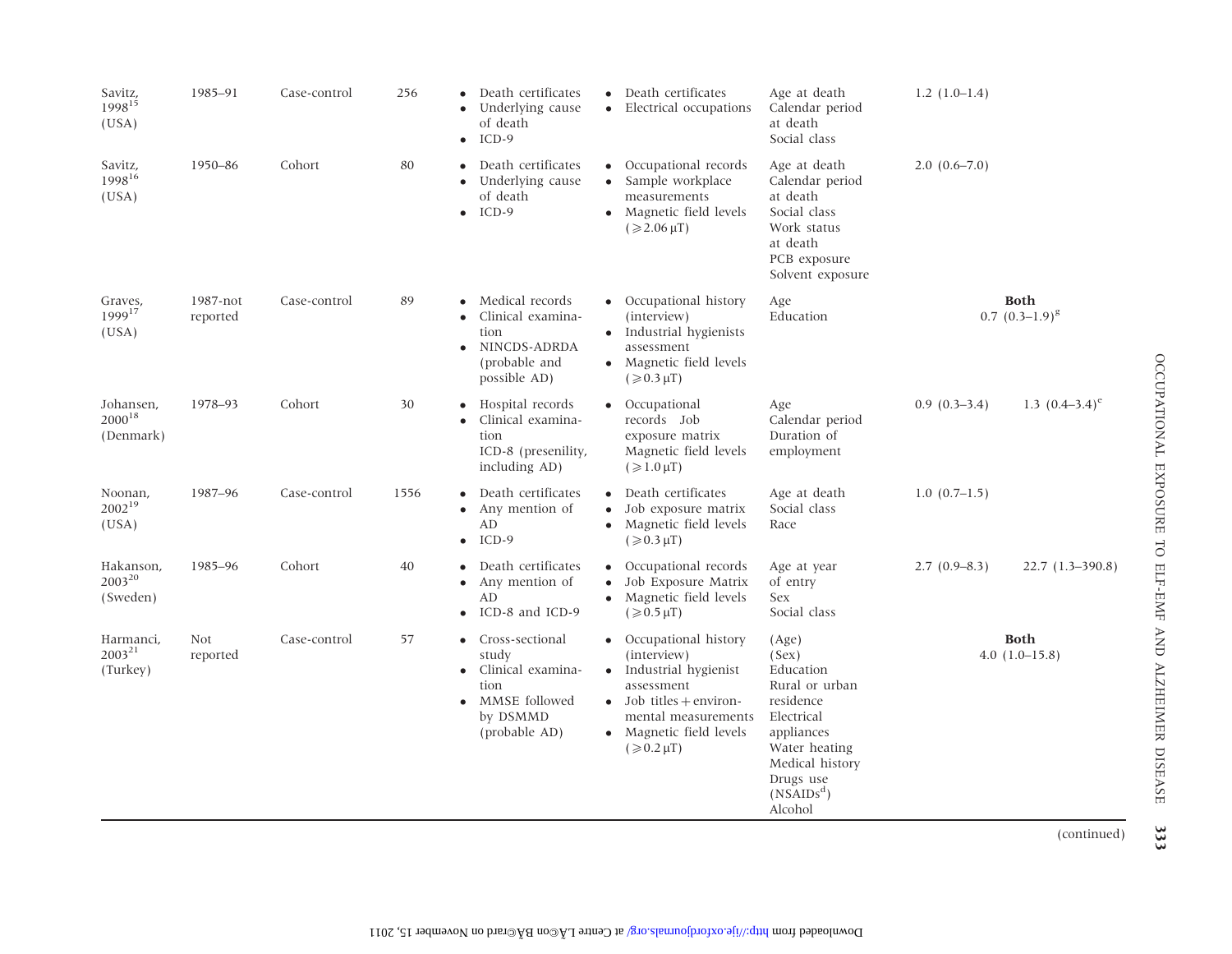| First author,<br>year of<br>publication<br>[reference]<br>(country) | Time<br>period | Design | <b>Number</b><br>of cases | Disease <sup>a</sup> : source,<br>assessment,<br>criteria                  | Exposure: source,<br>assessment, criteria                                                                                                                             | Confounding<br>variables <sup>b</sup>                                                                                                      | Main results <sup>c</sup><br>Males       | Females                                  |
|---------------------------------------------------------------------|----------------|--------|---------------------------|----------------------------------------------------------------------------|-----------------------------------------------------------------------------------------------------------------------------------------------------------------------|--------------------------------------------------------------------------------------------------------------------------------------------|------------------------------------------|------------------------------------------|
| Feychting,<br>$2003^{22}$<br>(Sweden)                               | 1981-95        | Cohort | 2000                      | • Death certificates<br>Any mention of AD<br>ICD-8 and ICD-9<br>$\bullet$  | $\bullet$ Census<br>• Job exposure matrix<br>• Magnetic field levels<br>$\geqslant$ 0.3 µT)<br>Magnetic field levels<br>$\bullet$<br>$\approx 0.5 \,\mathrm{\upmu T}$ | Age at death<br>Socioeconomic<br>status                                                                                                    | 2.0 $(1.2-3.3)^{h}$<br>2.2 $(1.2-3.8)^n$ | 1.1 $(0.7-1.6)^h$<br>2.3 $(1.0-5.2)^{h}$ |
| Qiu, $2004^{23}$<br>(Sweden)                                        | 1987-96        | Cohort | 202                       | Medical records<br>$\bullet$<br>Clinical examination<br>DSMMD<br>$\bullet$ | Occupational history<br>$\bullet$<br>(interview)<br>Job exposure matrix<br>$\bullet$<br>Magnetic field levels<br>$\approx 0.2 \,\mu T$                                | Age at<br>baseline interview<br>Education<br>Vascular disease<br>Alcohol<br>Smoking<br>Mental activity<br>Social activity<br>ApoE genotype | $2.3(1.0-5.1)$                           | $0.8(0.5-1.1)$                           |

<sup>a</sup>NINCDS-ADRDA, criteria from the National Institute of Neurologic and Communicative Disorders and Stroke-Alzheimer Disease and Related Disorders Association; ICD, criteria for the International Classification of Diseases; MMSE, Mini Mental State Examination; DSMMD, criteria from the Diagnostic and Statistical Manual of Mental Disorders.

<sup>b</sup>In brackets variables for which the researchers had information but which are not specifically mentioned as included in the multivariate analysis.

<sup>c</sup>Adjusted estimates of risk (odds ratios for case-control studies, rate ratios for cohort studies) and 95% CI. When results from different analyses are reported, estimates are selected with higher precision and according to criteria presented in previous columns and/or in footnotes.

<sup>d</sup>NSAIDs, nonsteroidal anti inflammatory drugs.

eUnadjusted (adjusted not available).

fResults for last occupation, reference group 2.

<sup>g</sup>Results for industrial hygienist 1.

hResults for occupation held in 1970, follow-up to 1990.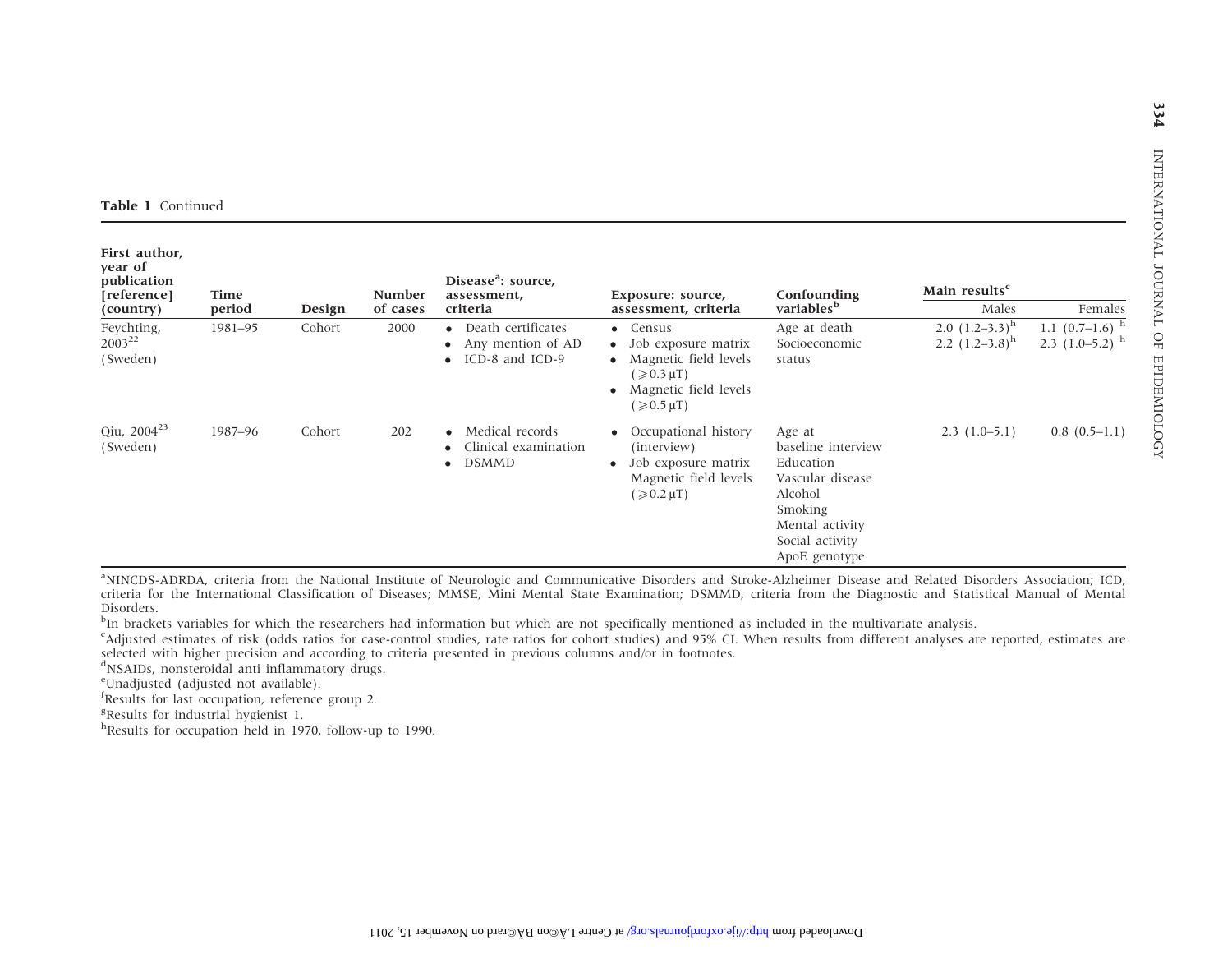|                                          | References                       | Pooled estimate        | Heterogeneity   | $P$ for                 |                          |
|------------------------------------------|----------------------------------|------------------------|-----------------|-------------------------|--------------------------|
| Subgroup analysis                        | (No. of observations) $^{\rm a}$ | [95%CI]                | $I^{\text{2b}}$ | $P$ -value <sup>c</sup> | interaction <sup>d</sup> |
| Case-control studies                     |                                  |                        |                 |                         |                          |
| All                                      | $10-13,15,17,19$ $(n=14)$        | 2.03 [1.38-3.00]       | 58%             | 0.004                   | $0.330^e$                |
| <b>Sex</b>                               |                                  |                        |                 |                         |                          |
| Men                                      | 10,11,13,17 $(n=6)$              | $1.50$ [0.97-2.30]     | 58%             | 0.038                   |                          |
| Women                                    | 10.11 $(n=4)$                    | 3.93 [1.88-8.19]       | $0\%$           | 0.851                   | 0.516                    |
| Type of examination                      |                                  |                        |                 |                         |                          |
| Clinical examination                     | $10-12,15,19$ $(n=12)$           | 2.76 [1.73-4.30]       | 20%             | 0.242                   |                          |
| Death certificates                       | 13,17 $(n=2)$                    | $1.17$ [1.00-1.36]     | $0\%$           | 0.429                   | < 0.001                  |
| Exposure level                           |                                  |                        |                 |                         |                          |
| $\geqslant$ 0.2 µT                       | $10-12,19$ $(n=10)$              | 3.36 [2.20-5.14]       | $0\%$           | 0.882                   |                          |
| $\geqslant$ 0.3 µT                       | 15,17 $(n=3)$                    | $1.20$ [0.53-2.71]     | 56%             | 0.102                   | 0.300                    |
| <b>Cohort studies</b>                    |                                  |                        |                 |                         |                          |
| All                                      | 14,16,18,20,21 $(n=11)$          | $1.62$ [1.16-2.27]     | 54%             | 0.016                   | $0.330^e$                |
| Sex                                      |                                  |                        |                 |                         |                          |
| Men                                      | 14,16,18,20,21 $(n=6)$           | $2.05$ [1.51-2.80]     | $0\%$           | 0.874                   |                          |
| Women                                    | 16,18,20,21 $(n=5)$              | $1.29$ [0.77-2.14]     | 60%             | 0.040                   | 0.002                    |
| Type of examination                      |                                  |                        |                 |                         |                          |
| Clinical examination                     | 16,21 $(n=4)$                    | $1.17$ $[0.67 - 2.04]$ | 46%             | 0.137                   |                          |
| Death certificates                       | 14,18,20 $(n=7)$                 | $1.89$ [1.31-2.71]     | 39%             | 0.131                   | 0.094                    |
| Exposure level                           |                                  |                        |                 |                         |                          |
| $\geqslant$ 0.2 µT or $\geqslant$ 0.3 µT | 20,21 $(n=4)$                    | $1.33$ [0.83-2.13]     | 72%             | 0.014                   |                          |
| $\geqslant$ 0.5 µT                       | 18,20 $(n=4)$                    | 2.42 [1.58-3.72]       | $0\%$           | 0.469                   |                          |
| $\geqslant$ 1.0 µT                       | 14,16 $(n=3)$                    | 1.37 $[0.68 - 2.76]$   | $0\%$           | 0.697                   | 0.485                    |

Table 2 Pooled estimates of risk from epidemiological studies on occupational exposure to ELF-EMF (extremely low frequency electric and magnetic fields) and Alzheimer disease

<sup>a</sup>Some studies provide only one risk estimate and some provide two risk estimates (for men and women and/or for two levels of exposure). First report by Sobel *et al.*<sup>10</sup> includes results from three different studies. See Table 1.

<sup>b</sup>Percentage of total variation across studies attributable to statistical heterogeneity rather than to chance (25%, low; 50%, moderate; 75%, high).

 ${}^{\text{c}}P$ -value for heterogeneity test (Cochran's Q test).

 ${}^{d}P$ -value for interaction from meta-regression models.

All case-control studies vs all cohort studies.

Testing for publication bias including all the studies  $(n = 25$  observations) resulted in substantial asymmetry (Figure 3), with larger studies showing a smaller degree of association than smaller studies (intercept = 3.11; 90% CI 1.92-4.30,  $P < 0.001$ ). This effect was still present when restricting this analysis to casecontrol studies  $(14$  observations, intercept = 4.03; 90% CI 2.25–5.82,  $P = 0.002$ ), but it was less evident for the same analysis limited to cohort studies (11 observations, intercept =  $2.85$ ; 90% CI  $-0.18$  to 5.88,  $P = 0.119$ ).

## **Discussion**

Results from this meta-analysis of available epidemiological evidence suggest increased risks for occupational exposure to ELF-ELF and AD. However, some of the pooled estimates obtained show moderate to high statistical heterogeneity. Also, there was some statistical suggestion of publication bias affecting small studies with smaller degrees of association, mostly for case-control studies. Several points are worthy of further discussion.

#### Limitations and strengths of searching strategy

For this review a wide variety of sources and databases were explored, using quite ample search terms ('Alzheimer's disease' and 'electromagnetic fields'), with no limits except for publication language. Bibliographic references in all retrieved papers and reports were reviewed, and, as far as we can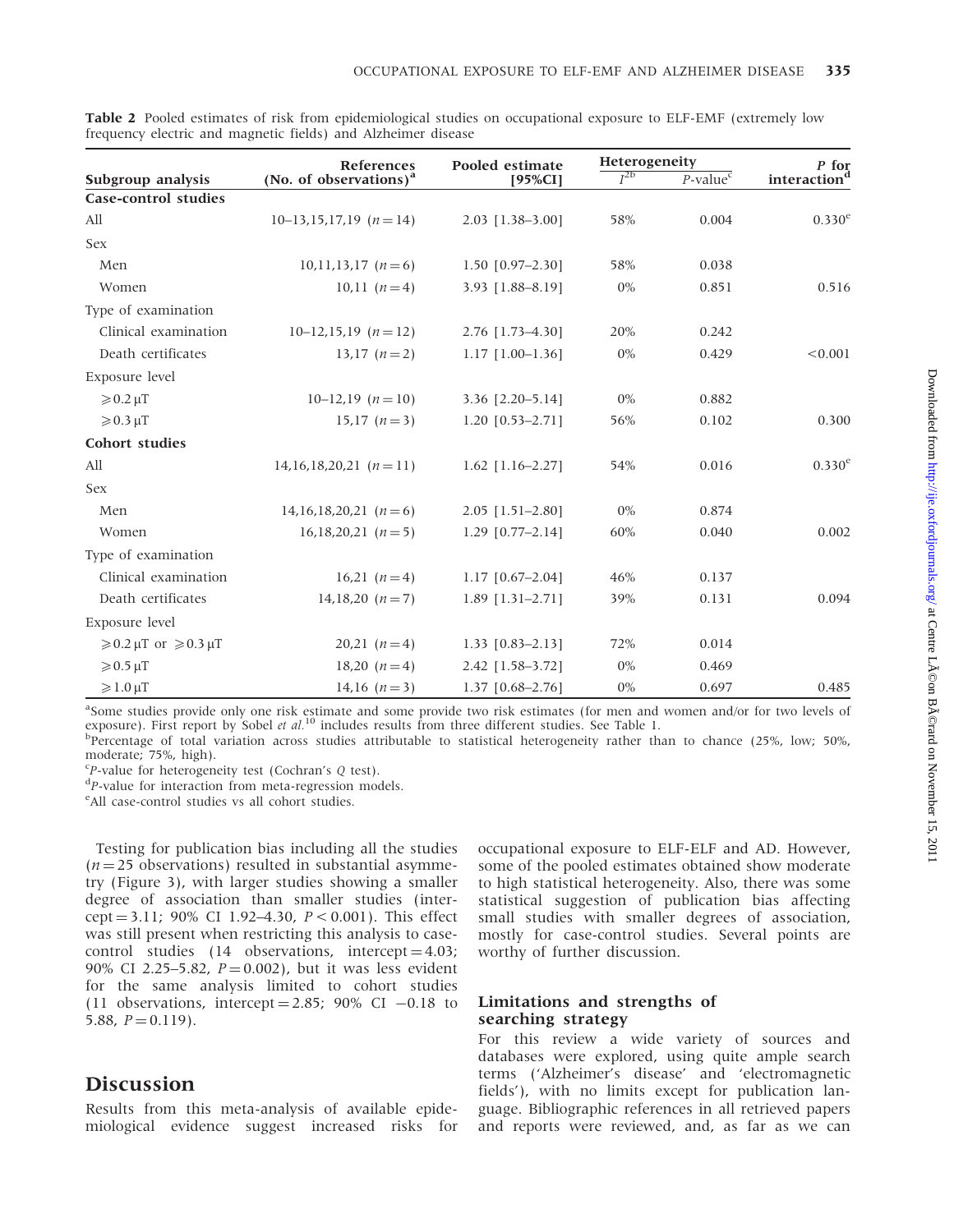

Figure 2 Individual and pooled estimates from case-control studies (a) and cohort studies (b) on occupational exposure to extremely low frequency electric and magnetic fields (ELF-EMF) and Alzheimer disease (see Table 1). \*Estimates for individual studies as reported in Table 1. (M): estimates for men; (W) estimates for women; (B): estimates for both sexes; (L1) estimates for lower level of exposure reported; (L2): estimates for higher level of exposure reported

assess this point, we are quite confident on the exhaustivity of our searching strategy of published research. Only two papers were excluded because of language of publication (Figure 1). According to the abstract, the results of one of them (a cohort study published in Danish<sup>24</sup>) are based in the same sample of workers as the English report included in our review.<sup>18</sup> The other one, published in Chinese, $^{25}$  is a case-control study showing an increased risk of AD (adjusted OR 2.49; 95% CI 0.96–6.45) for men early exposed to EMF. Only the English abstracts were accessed for both papers and both were excluded from our analysis.

Publication bias, more accurately small study effects, represent a particular threat to the validity of meta-analysis of observational studies.<sup>26,27</sup> In our review, there was evidence of larger studies showing a smaller degree of association than smaller studies, mostly affecting case-control studies (Figure 3). It should also be noticed that sensitivity of the methods applied for assessing this bias, including Egger's regression asymmetry test,<sup>12</sup> is generally low.<sup>27</sup> Hence, an effect of publication bias in our results, yielding overestimation of reported associations, cannot be discarded.

#### Limitations and strengths in the original studies

Epidemiological research of AD and occupational exposure to ELF-EMF has to face several threats to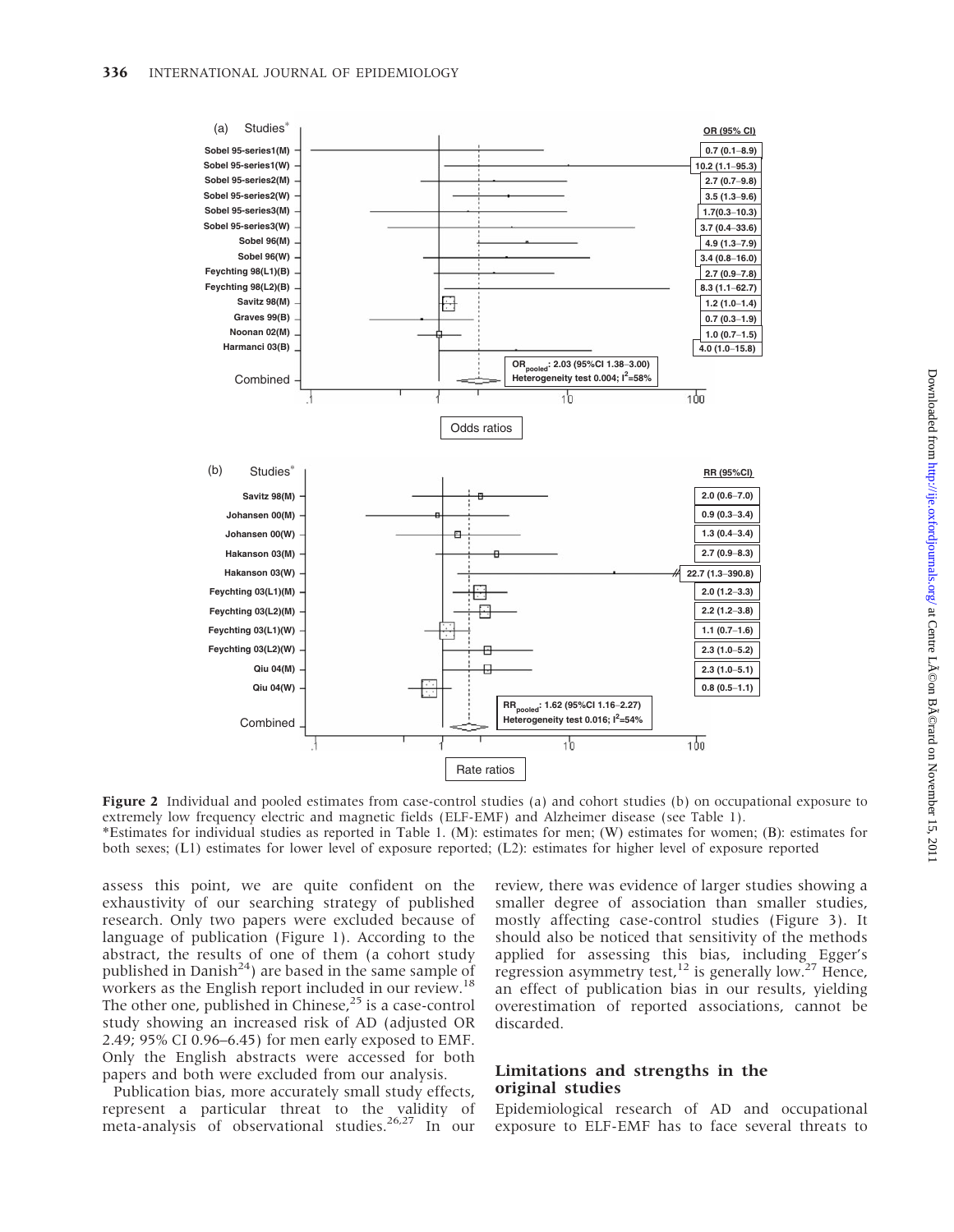

Figure 3 Funnel plot and Egger's regression asymmetry test for all individual studies (cohort studies: solid circles; case-control studies: open circles)

validity, mostly in relation to case ascertainment, control selection in case-control studies, surrogated information, exposure assessment and control of confounding. $1-4$  These points are next briefly discussed in relation to included studies in this review.

#### Cases ascertainment

Diagnosis of AD is not easy. Differential diagnosis with other dementias, which may represent different pathologies but also may accompany AD, is not easy either. In particular, the distinction between AD and vascular dementia is complicated, mostly when vascular components have been involved in AD development.<sup>28,29</sup> Evidence obtained from a biopsy or autopsy is required for a definite diagnosis of  $A\overline{D}$ .<sup>30</sup> All the epidemiological studies included in this review followed standardized criteria (Table 1). The more widely accepted criteria for AD diagnosis are the NINCDS-ADRDA criteria, yielding relatively good agreement with pathological diagnosis.<sup>31</sup> Reviewed mortality studies.<sup>15,16,19,20,22</sup> ascertained AD through ICD-8 and/or ICD-9 codes as primary or contributing cause of death in mortality registries. Death certificates are limited sources for AD assessment.<sup>32,33</sup> Inclusion in the case series of false diagnosis of AD will generally produce non-differential misclassification bias if an association with exposure exists for AD, hence decreasing observed associations. Incomplete ascertainment of cases will also contribute to decreased statistical power in the studies. For the case-control studies, higher pooled risks were observed in the results of studies based on clinical examination as compared to studies based on death certificates, and substantial heterogeneity was observed when the results from both approaches were compared (Table 2,  $P < 0.001$ ). In cohort studies this effect was still evident  $(P = 0.094)$ . Also, it has been pointed out that long latency and survival periods might bias results based on mortality data, particularly if a diagnosis of a long premorbid phase has an effect on exposure (e.g. leads to a change from high to low exposed occupations).<sup>20</sup> As most of AD cases are diagnosed after retirement age of 65 (with the exception of presenile and familial types), we do not think this effect could be of concern for the potential association between ELF-EMF and sporadic AD. The healthy worker effect is also unlikely for studies on AD, as first symptoms of the disease will usually appear after age of retirement. Age at death  $(< 75$  years,  $\geq 75$  years) was not consistently related to the risk of disease for ELF-EMF exposed in the large Swedish mortality cohort. $^{22}$ 

#### Selection of controls

Different strategies where applied for the selection of controls in the nine case-control studies revised, including controls selected from hospitals, neighbourhood, mortality statistics and population. In general, potential for selection bias (i.e. selection of controls somehow related with their potential for exposure) arriving from these different sources for controls selection could be low. Criteria for inclusion and exclusion of controls also substantially differ between studies. These sources of variation could explain observed heterogeneity affecting pooled analysis of case-control studies.

#### Surrogated information

In retrospective etiological studies of AD using interviews for gathering relevant information (on past exposures of interest and control variables), surrogate informants (next-of-kin, other relatives or acquaintances of the case subjects) are commonly used, whose responses depend on their knowledge of the index subjects previous history. Hence, there is an added risk for incomplete or biased information for cases. Six studies in the review used interviews and surrogate informants only for demented sub $jects<sup>10,14,17,23</sup>$  and three studies included analyses with surrogated information for controls too. $17,21,23$  Both approaches gave negative results in the study by Graves et al.<sup>17</sup> A study aimed to investigate usefulness of information obtained from proxy respondents in retrospective studies of AD by comparing the information obtained with a questionnaire from controls and from their proxy respondents reported acceptable indices for validity and reliability of information regarding occupational history and exposures, without neither major loss of information nor systematic biases.<sup>34</sup>

#### Assessment of exposure

All the revised studies put an effort in the assessment of exposure to ELF-EMF, obtaining quantitative estimates (Table 1). However, criteria for definition of exposure to occupational ELF-EMF vary between the reviewed studies, as do cut-off points of exposure.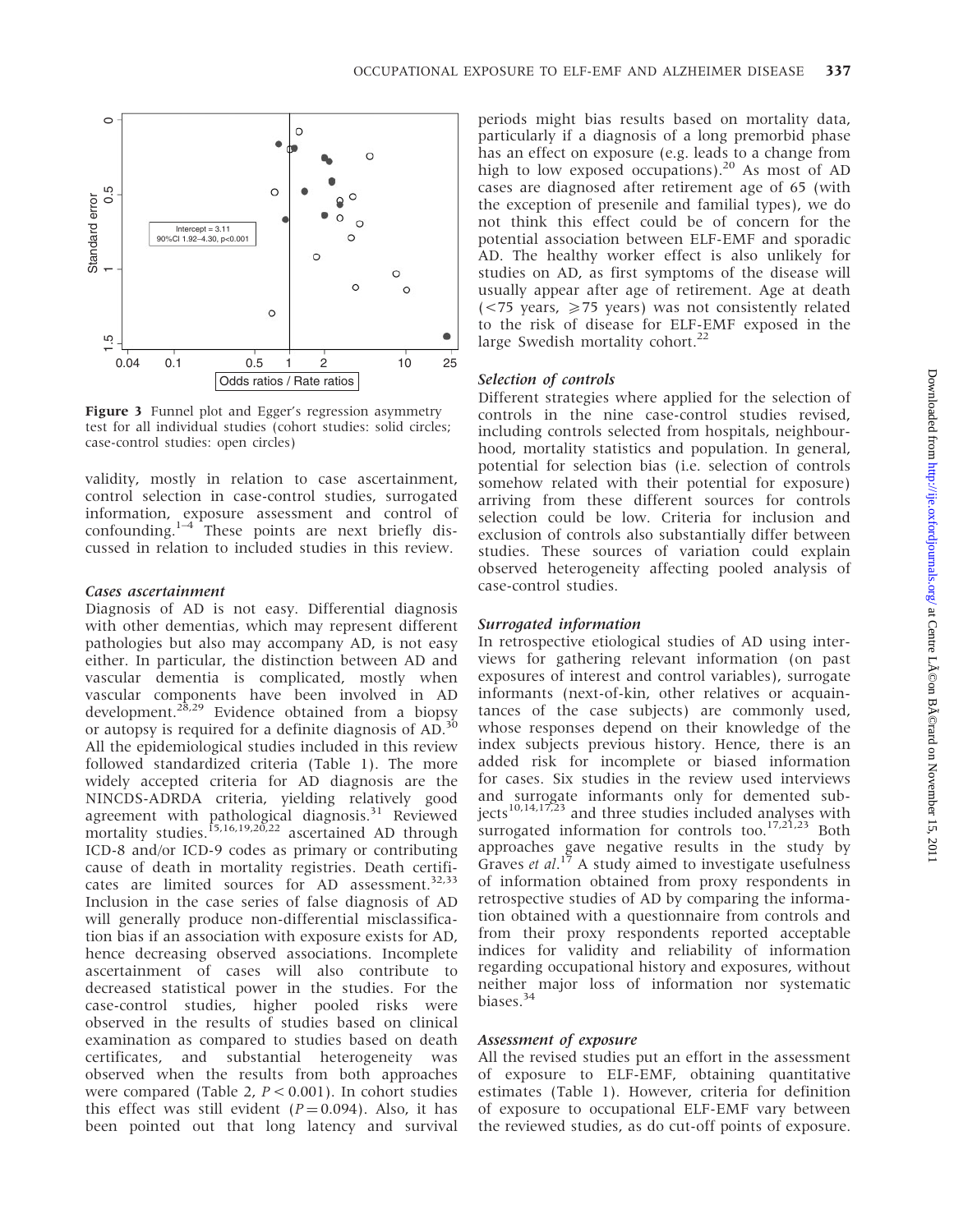The only study assessing the risk according exclusively to job title ('electrical occupations') did not find increased risks for exposed workers.<sup>15</sup> As observed by Noonan et al., $^{19}$  electrical occupations traditionally considered to have high magnetic-field exposure are not always ranked in the highest categories of exposure when using quantitative methods for exposure assessment: according to the job exposure matrix used by these researchers, textile sewing machine operators and welders exhibited higher estimates of exposure (respectively, geometric mean 2.99 and  $0.95 \mu T$ ) than any of the electrical occupations (for the highest exposed, 'electric power installers and repairers', geometric mean  $0.94 \mu T$ ). Besides, although most of the studies on human health effects of ELF-EMF have concentrated on magnetic field exposures, there are some studies indicating that electric field exposures may enhance cancer risks with evidence of dose–response relationship.35

On the other hand, concerns have also been raised about the relevant estimator of exposure to be measured in relation to potential biological effects of ELF-EMF. More attention to transient exposures, besides averaged and/or cumulative levels, has been claimed. In this review, most of the studies assessed exposure according to primary lifetime occupation. Primary lifetime occupation is expected to be related to a large time of exposure. According to their analysis and results, some researchers suggested that exposures later in life could have a greater effect on the development of the disease, $14$  while other studies do not find evidence for this.<sup>23</sup> Also, while a lateacting influence of exposure in the disease process and lesser importance of accumulated exposure throughout the lifetime has been proposed,<sup>14</sup> increased risks (and dose–response relationships) only for time lags of exposure  $\geq 20$  years in the past were reported in a different study.<sup>16</sup> Data about relevant time periods of exposure and about duration of exposure are in general scarce and poor, and more analyses considering both factors seem to be needed.

### Control of confounding

The comparison of crude and adjusted estimates in the revised studies (data not shown) is not suggestive of strong confounding effects derived from variables controlled for analysis as potential confounders. Confounding effects derived from unknown and unmeasured variables are still possible, but it is not likely that strong risk factors for AD remain unnoticed. More importantly, the study of interaction effects between ELF-EMF exposure and established risk factors is almost unexplored. This should be a mostly interesting focus for future research in this area.

Exposure to ELF-EMF from non-occupational sources could be suspected as a potential confounding factor. ELF-EMF are generalized exposures through environmental external (e.g. high-voltage power lines,

electric transportation systems) and home sources (e.g. internal wiring, electrical appliances). Most of the studies (from North America and Europe) measuring typical non-occupational levels of exposure, included in a recent exhaustive review, reported average levels  $\lt 0.1 \mu T^{35}$  Average magnetic field exposure for 86% of the US population is estimated to be  $\langle 0.2 \mu T$ .<sup>8</sup> Although some electric appliances used at home can cause transient exposures to relatively high magnetic fields, $8,35$  electrical appliances used in occupational settings usually are associated to higher magnetic fields and longer exposure periods.

Educational level could be a reasonable potential confounding factor, because its strong relationship to occupation and its reported relationship with AD. However, although it has been suggested that highly educated subjects have a lower risk of AD, results are not always consistent.<sup>3</sup> In this review education or social class were included in adjusted analyses in all the studies but one.<sup>18</sup>

Other occupational exposures related to ELF-EMF exposure are also frequently discussed as a potential source of confounding. Conclusive evidence is not available for an association between several occupational exposures and AD, although only a limited number of exposures have received some attention (including aluminium, solvents, pesticides and lead). $<sup>7</sup>$ </sup> Only one study in our review included other occupational exposures (solvents, PCBs) for control in the analyses.<sup>16</sup> Because of their known potential for neurological damage, solvents have been repeatedly suspected and assessed as potential risk factors for AD, but results are mostly contradictory.<sup>6,7</sup> On the other hand, in a recent study increased risk was observed for dementia in women with high occupationally exposure to PCBs (RR 2.04, 95% CI 1.12–  $3.43$ ), but not in men.<sup>36</sup> As PCBs exposure could be associated to some ELF-EMF exposed occupations, this result merits further research.

## Biological mechanisms

Several mechanisms have been proposed and studied in order to explain ELF-EMF potential actions on biological systems,<sup>35</sup> involving melatonin and biosynthetic enzymes in the pineal gland<sup>23,37</sup> (melatonin hypothesis), oxidative stress<sup>38,39</sup> or  $Ca^{2+}$  efflux (release of calcium ions from a sample into a surrounding solution) in immune system cells and neurons. $40,41$  Other potential pathways, which may be involved in the relationship between ELF-EMF and AD include apoptosis and necrosis in brain cells, effects on biomagnetic particles reported in the human brain or differential levels of electrosensibility among the general population, $35$  but their potential nexus with AD remain unknown. In so far, considering available evidence, it seems that biologic pathways by which exposure to ELF-EMF might precipitate pathological changes for AD have not been identified.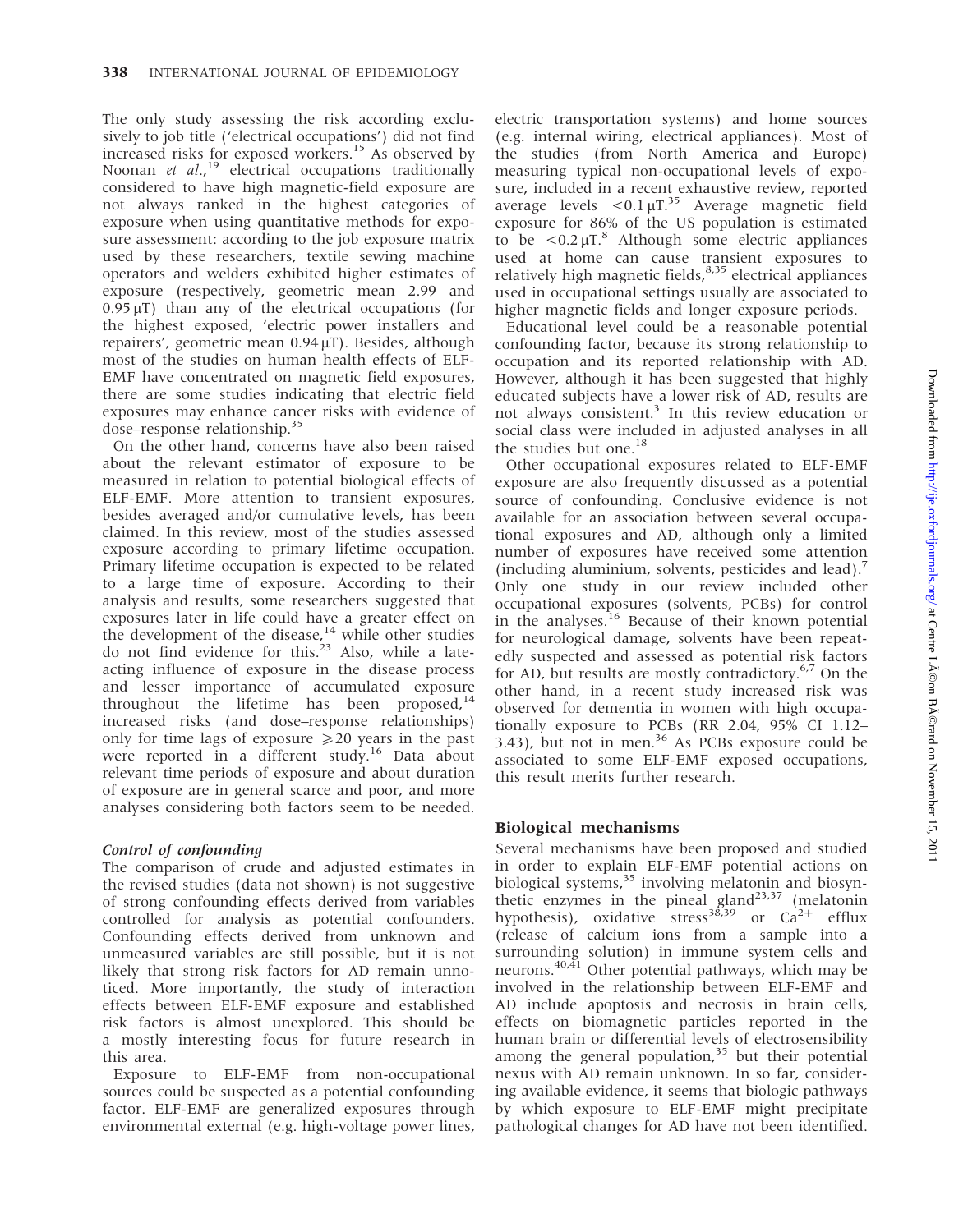# **Conclusions**

This review includes 12 papers—with results from 14 different epidemiological studies, nine case-control studies and five cohort studies—published between 1995 and 2004 on the association between AD and occupational ELF-EMF exposure. Most of the studies put marked efforts into disease and exposure measurements. Pooled estimates for all case-control studies (OR<sub>pooled</sub> 2.03, 95% CI 1.38-3.00) and for all cohort studies  $(RR_{pooled} 1.62, 95\% CI 1.16-2.27)$ suggest increased risk of AD for occupational exposure to ELF-EMF. However, there was evidence of statistical heterogeneity in a number of subgroup analyses, and an effect of publication bias could not be excluded. Results were also uncertain regarding different risk for exposed men and women and there was not evidence of a linear dose–response relationship. In these respects, it should be noticed that, frequently, tools used for assessing occupational exposures (such as job exposure matrices) are commonly based in typical male workers exposures. On the other hand, if an association between exposure and disease would really exist, the lack of dose–response relationship could be produced by missclasification in the quantitative assessment of exposure levels or to presence of non-lineal relationships. Our knowledge about the biophysical interaction mechanisms that may explain how ELF-EMF could affect biological systems is still too insufficient to uncritically expect a linear dose–response relationship between exposure and disease.

For future research, results for exposed men and women merit to be evaluated and reported separately. Also, additional efforts should be directed to better characterize ELF-EMF exposure situations for female workers and housewives, as to include sufficient numbers of exposed cases from both sexes. It would be useful to investigate common cut-off points of exposure, particularly  $\geq 0.2$  and  $\geq 0.5 \mu$ T. Some focus on potential non-linear relationships is needed too. Also, information on relevant duration and time windows of exposure is mostly absent. And more evidence is needed on interactions between ELF-EMF exposure and established risk factors for AD, such as age at onset, familial aggregation and isoforms of ApoE lipoprotein gene. Confounding by unmeasured and/or unknown causes of AD seems not to cause large bias, but some occupational exposures, such as PCBs, may deserve some attention. Additional research on AD pathogenesis and potentially related ELF-EMF exposure biological actions is highly needed. Last, all the reviewed epidemiological studies focus exclusively on magnetic fields exposure, while experimental research has observed that electric fields could also be a biologically relevant metric.

At present, safety limits for ELF-EMF exposure recommended by institutions and organizations throughout the world are well over levels with observed effects in this review, ranging between  $2.75 \mu T$  for general public (6.15  $\mu T$  for exposed workers) at the Canadian Safety Code 6 of 1999, up to  $1600 \mu T$  at  $50 \text{ Hz}$  at the National Radiological Protection Board of the United Kingdom.<sup>35</sup> This wide range of variability between different guidelines surely reflects uncertainties regarding ELF-EMF health effects. But most of these exposure guidelines are based on recognized and reproducible acute effects.

Conflict of interest: None declared.

#### KEY MESSAGES

- A number of epidemiological studies have focused on the relationship between occupational exposure to ELF-EMF and AD.
- A systematic review and meta-analysis of published research on this topic (five cohort studies and nine case-control studies) suggest increased risks of AD, although an effect of publication bias (small studies effect) could not be discarded.
- Increased risk is mostly seen for men occupationally exposed to averaged ELF-EMF levels  $\geq 0.5 \mu$ T.
- Further research is needed on relevant duration and time windows of exposure, on potential interactions between EMF exposure and other risk factors for AD, and on the biological mechanisms potentially relating ELF-EMF exposure to neurodegenerative changes involved in the development of AD.

# References

- <sup>1</sup> Breteler MMB, Claus JJ, van Duijn CM, Launer LJ, Hofman A. Epidemiology of Alzheimer's disease. Epidemiol Rev 1992;14:59–82.
- <sup>2</sup> Van Duijn CM. Epidemiology of the dementias: recent developments and new approaches. J Neurol Neurosurg Psychiatry 1996;60:478–88.

<sup>3</sup> Kukull WA, Bowen JD. Dementia epidemiology. Med Clin N Am 2002;86:573–90.

- <sup>4</sup> Kukull WA, Ganguli M. Epidemiology of dementia: concepts and overview. Neurol Clin 2000;18:923–49.
- <sup>5</sup> Brayne C. The EURODEM collaborative re-analysis of case-control studies of Alzheimer's disease: implications for Public Health. Int J Epidemiol 1991;20:S68-71.